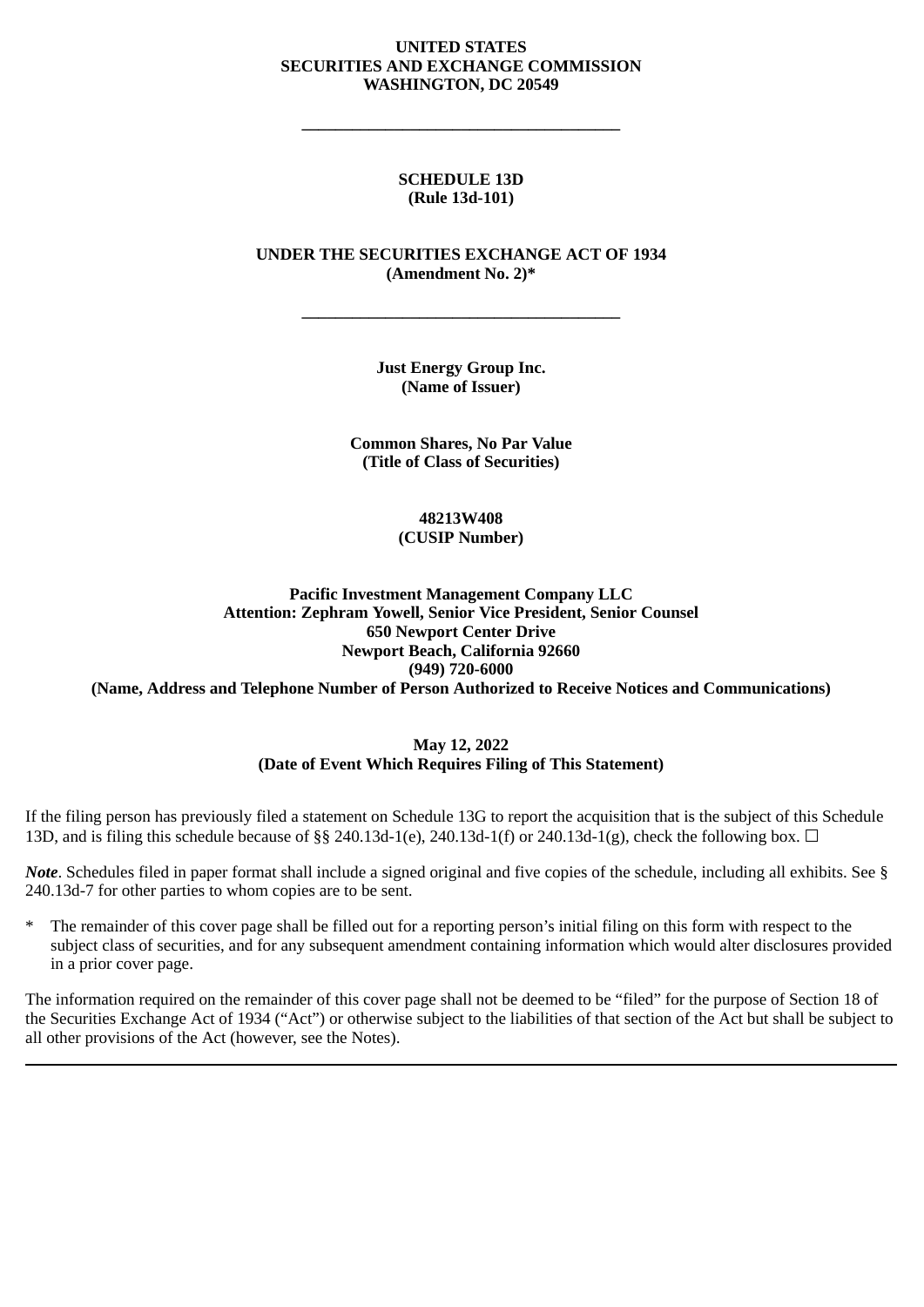| 1.  |                                                                                    | <b>NAME OF REPORTING PERSON</b> |                                                                                                                           |  |  |
|-----|------------------------------------------------------------------------------------|---------------------------------|---------------------------------------------------------------------------------------------------------------------------|--|--|
|     |                                                                                    |                                 | Pacific Investment Management Company LLC                                                                                 |  |  |
| 2.  | CHECK THE APPROPRIATE BOX IF A MEMBER OF A GROUP                                   |                                 |                                                                                                                           |  |  |
|     | (b) $\Box$<br>(a) $\Box$                                                           |                                 |                                                                                                                           |  |  |
| 3.  |                                                                                    | <b>SEC USE ONLY</b>             |                                                                                                                           |  |  |
| 4.  | <b>SOURCE OF FUNDS</b>                                                             |                                 |                                                                                                                           |  |  |
|     | 00                                                                                 |                                 |                                                                                                                           |  |  |
| 5.  | CHECK IF DISCLOSURE OF LEGAL PROCEEDINGS IS REQUIRED PURSUANT TO ITEM 2(d) or 2(e) |                                 |                                                                                                                           |  |  |
|     | X                                                                                  |                                 |                                                                                                                           |  |  |
| 6.  | CITIZENSHIP OR PLACE OF ORGANIZATION                                               |                                 |                                                                                                                           |  |  |
|     | Delaware                                                                           |                                 |                                                                                                                           |  |  |
|     |                                                                                    | 7.                              | <b>SOLE VOTING POWER</b>                                                                                                  |  |  |
|     |                                                                                    |                                 | 13,872,207                                                                                                                |  |  |
|     | <b>NUMBER OF</b><br>SHARES BENEFICIALLY 8.                                         |                                 | <b>SHARED VOTING POWER</b>                                                                                                |  |  |
|     | <b>OWNED BY</b>                                                                    |                                 | $\overline{0}$                                                                                                            |  |  |
|     | <b>EACH</b><br><b>REPORTING</b>                                                    | 9.                              | <b>SOLE DISPOSITIVE POWER</b>                                                                                             |  |  |
|     | <b>PERSON</b>                                                                      |                                 | 13,872,207                                                                                                                |  |  |
|     | <b>WITH</b>                                                                        | 10.                             | SHARED DISPOSITIVE POWER                                                                                                  |  |  |
|     |                                                                                    |                                 | $\boldsymbol{0}$                                                                                                          |  |  |
| 11. |                                                                                    |                                 | AGGREGATE AMOUNT BENEFICIALLY OWNED BY EACH REPORTING PERSON                                                              |  |  |
|     | 13,872,207                                                                         |                                 |                                                                                                                           |  |  |
| 12. | CHECK IF THE AGGREGATE AMOUNT IN ROW (11) EXCLUDES CERTAIN SHARES                  |                                 |                                                                                                                           |  |  |
|     | $\Box$                                                                             |                                 |                                                                                                                           |  |  |
| 13. | PERCENT OF CLASS REPRESENTED BY AMOUNT IN ROW (11)                                 |                                 |                                                                                                                           |  |  |
|     | $28.9\%(1)$                                                                        |                                 |                                                                                                                           |  |  |
| 14. | TYPE OF REPORTING PERSON                                                           |                                 |                                                                                                                           |  |  |
|     | IA, OO                                                                             |                                 |                                                                                                                           |  |  |
|     |                                                                                    |                                 | (1) The number of shares outstanding for purposes of this percentage calculation is based on the 48 078 637 Common Shares |  |  |

(1) The number of shares outstanding for purposes of this percentage calculation is based on the 48,078,637 Common Shares reported as issued and outstanding as of December 31, 2021, as reported in the Report of Foreign Private Issuer on Form 6- K filed by the Issuer on February 17, 2022.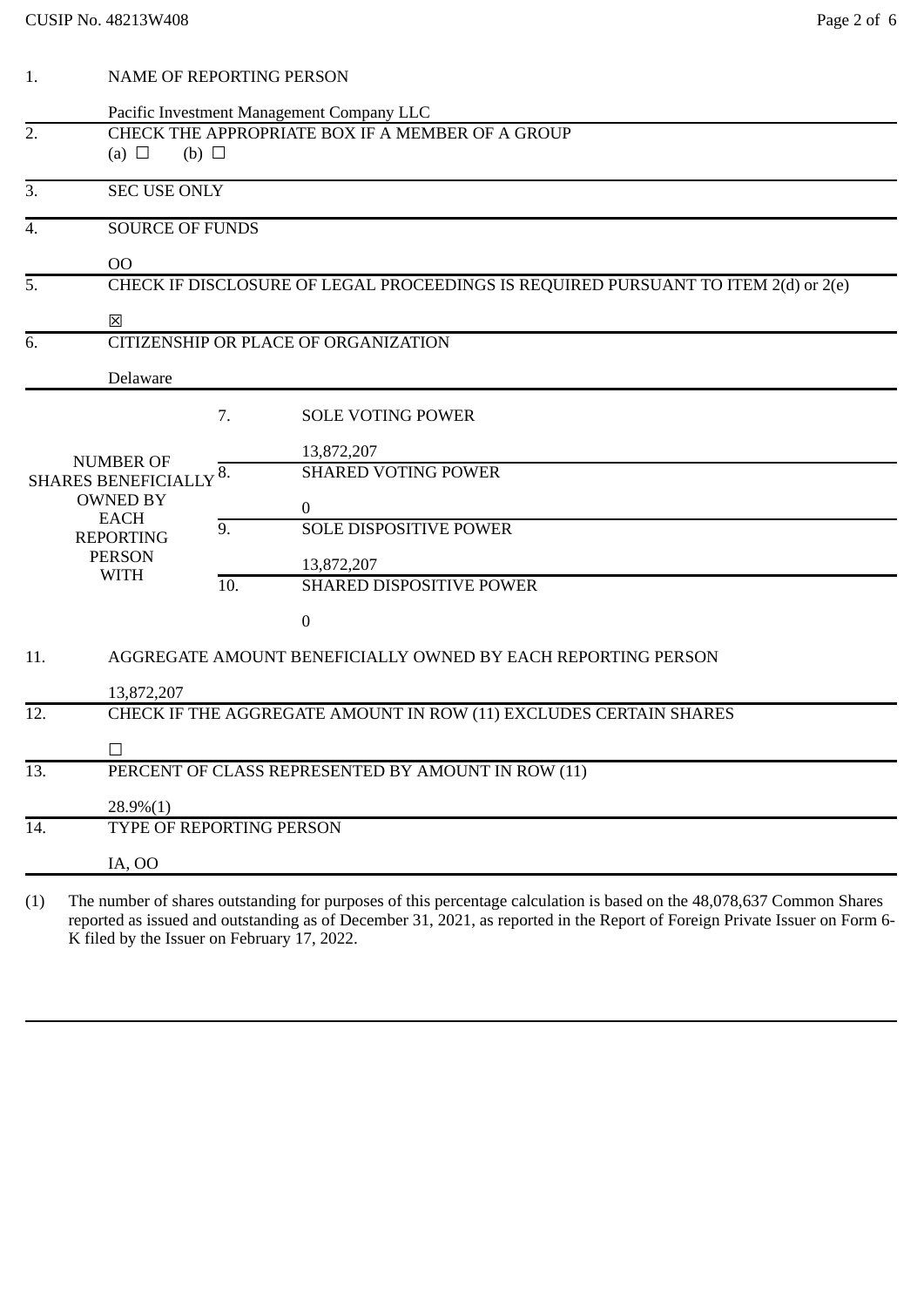## **AMENDMENT NO. 2 TO SCHEDULE 13D**

This Amendment No. 2 ("Amendment No. 2") amends and supplements the Schedule 13D filed on October 8, 2020, as amended by Amendment No. 1 thereto filed on May 26, 2021 (the "Schedule 13D"), relating to the common shares, no par value per share (the "Common Shares"), of Just Energy Group Inc., a Canada Business Corporations Act ("CBCA") corporation. Each Item below amends and supplements the information disclosed under the corresponding Item of the Schedule 13D. Except as specifically provided herein, this Amendment No. 2 does not modify any of the information previously reported in the Schedule 13D. Unless otherwise stated herein, capitalized terms used but not defined in this Amendment No.2 shall have the same meanings herein as are ascribed to such terms in the Schedule 13D.

## **Item 2. Identity and Background.**

Schedule A, as previously filed in this Item 2, is hereby amended and restated in its entirety, as set forth in Schedule A below.

## **Item 4. Purpose of Transaction.**

This Item 4 is hereby amended to add the following:

## *Plan Support Agreement*

In connection with the Issuer's proceedings under the CCAA (the "CCAA Proceedings") and under Chapter 15 of the United States Bankruptcy Code, on May 12, 2022, certain affiliates of PIMCO, including the PIMCO Entities (collectively, the "Plan Sponsor"), entered into a plan support agreement (the "Plan Support Agreement") with (i) the Issuer and certain of its subsidiaries (collectively, the "Just Energy Entities"), (ii) Shell Energy North America (Canada) Inc., Shell Energy North America (US), L.P., and Shell Trading Risk Management, LLC, (iii) CBHT Energy I LLC, an affiliate of the Plan Sponsor, (iv) certain secured lenders of the Just Energy Entities party thereto and (v) certain unsecured creditors of the Just Energy Entities party thereto. Capitalized terms used but not defined under this heading shall have the meaning ascribed to them in the Plan Support Agreement.

The Plan Support Agreement contemplates the implementation of a recapitalization and financial restructuring (the "Restructuring") of the Just Energy Entities through: (i) a reorganization of the Just Energy Entities, (ii) a rights offering for the issuance of approximately \$192.5 million of new common equity which will be backstopped by the Plan Sponsor pursuant to the Backstop Commitment Letter (as defined below), (iii) the issuance of new preferred equity, which will be owned entirely by certain affiliates of PIMCO, and new common equity, (iv) the cancellation for no consideration of all outstanding shares of the Issuer and (v) the entry into the New Credit Agreement and the New Intercreditor Agreement. The Restructuring will be effectuated through a plan of compromise and arrangement in the CCAA Proceedings (the "Plan"), and the Plan will be recognized in the United States under Chapter 15 of the United States Bankruptcy Code. Upon the consummation of the Plan, the Issuer and the new parent company of the Just Energy Entities will be a private company and will no longer be a reporting company under Canadian or U.S. securities laws.

The Plan Support Agreement contains certain covenants on the part of the parties thereto, as well as certain conditions to the obligations of such parties and for termination upon the occurrence of certain events, including, without limitation, the failure to achieve certain milestones and certain breaches by the parties under the Plan Support Agreement. The material terms of the Restructuring are set forth in the term sheet attached as Exhibit C to the Plan Support Agreement.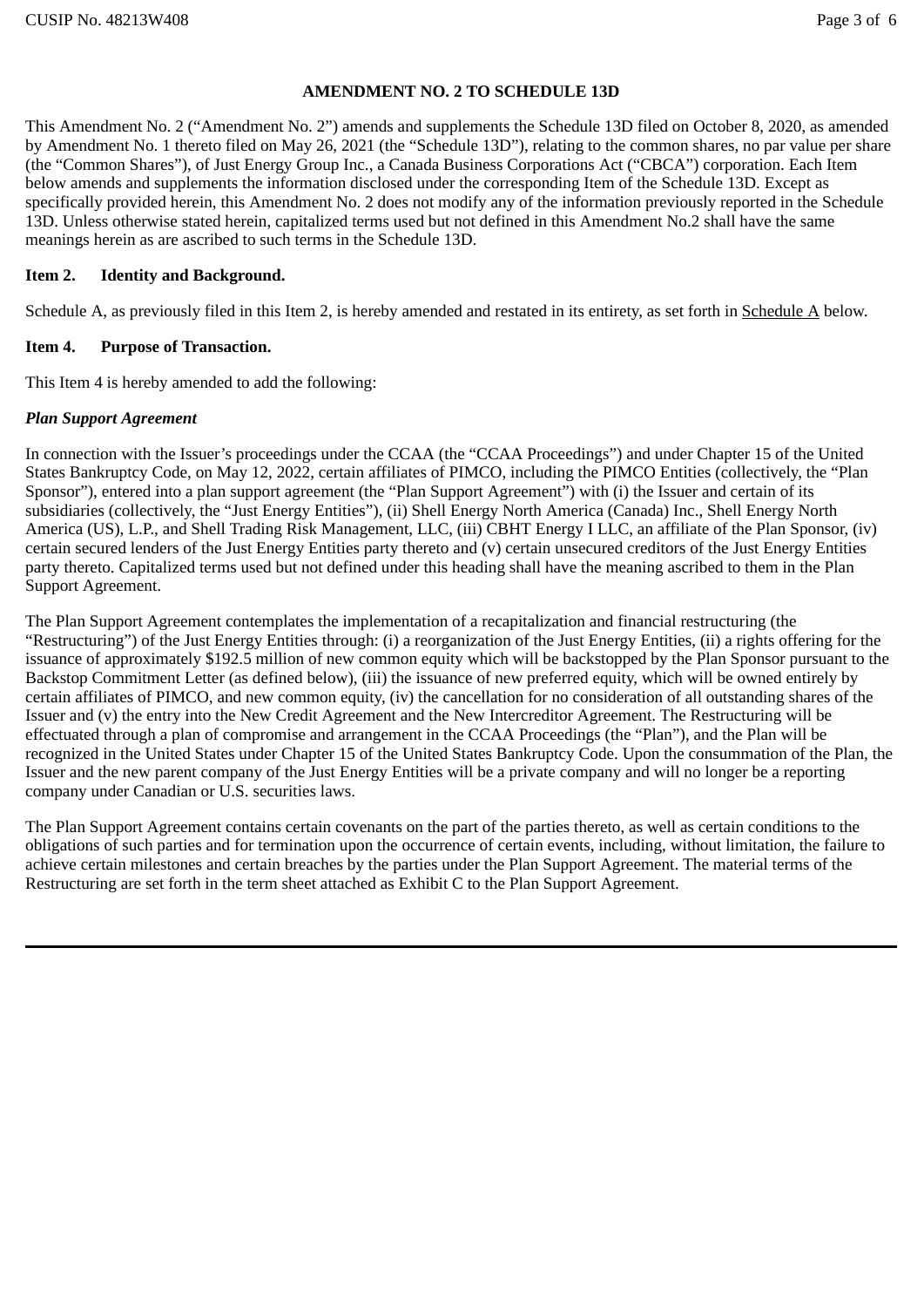# *Backstop Commitment Letter*

In connection with the Plan Support Agreement, on May 12, 2022, the Plan Sponsor entered into a Backstop Commitment Letter (the "Backstop Commitment Letter") with Just Energy (U.S.) Corp., pursuant to which the Plan Sponsor (the "Backstop Parties") have agreed to backstop the approximately \$192.5 million rights offering contemplated by the Plan Support Agreement. Capitalized terms used but not defined under this heading shall have the meaning ascribed to them in the Backstop Commitment Letter.

Under the Backstop Commitment Letter, the Backstop Parties have agreed, subject to the terms and conditions of the Backstop Commitment Letter, to (i) purchase new common equity of the new parent company of the Just Energy Entities, (ii) subscribe for and receive its pro rata share of any unsubscribed new common equity in the rights offering and (iii) subscribe for and receive its pro rata share of new common equity in the rights offering upon the failure by another participant to fulfill its subscription obligations by the participation deadline. The issuance of the new common equity under the rights offering will represent in the aggregate 80% of the new common equity of the new parent company of the Just Energy Entities.

Under the Backstop Commitment Letter, Just Energy (U.S.) Corp. has agreed to issue and deliver 10% of the outstanding New Common Shares on the Effective Date, which will constitute Backstop Commitment Fee Shares. In addition, Just Energy (U.S.) Corp. has agreed to pay a termination fee of \$15 million to the Backstop Parties if the Plan Support Agreement is terminated under certain circumstances. Pursuant to the Backstop Commitment Letter, the term loan lenders of the Just Energy Entities will be entitled to participate in the rights offering as backstop parties for their pro rata shares of new common equity.

The Backstop Parties' commitments to backstop the rights offering and the other transactions contemplated by the Backstop Commitment Letter are conditioned upon the satisfaction of all applicable conditions set forth in the Backstop Commitment Letter. The issuances of New Equity Offering Shares are conditioned upon, among others, the granting of an Authorization Order by the CCAA Court in the CCAA Proceedings and the Plan's effectiveness.

The foregoing are summaries of certain material terms of the Plan Support Agreement and the Backstop Commitment Letter. The foregoing descriptions are not, and do not purport to be, complete and, except as otherwise described above, are qualified in their entirety by reference to the full text of the forms of those documents, which have been filed as Exhibits 99.3 and 99.4, respectively, and are incorporated herein by reference.

Except as described in this Amendment No. 2 to Schedule 13D in connection with the Restructuring, or as would occur upon completion of any of the matters discussed herein, the PIMCO Entities do not have any present plans or proposals that relate to or would result in any of the actions described in subparagraphs (a) through (j) of Item 4 of Schedule 13D, although such persons, at any time and from time to time, may review, reconsider and change their position and/or change their purpose and/or develop such plans and may seek to influence management or the Board with respect to the business and affairs of the Issuer, and may from time to time consider pursuing or proposing such matters with advisors, the Issuer or other persons.

# **Item 6. Contracts, Arrangements, Understandings or Relationships with Respect to Securities of the Issuer.**

This Item 6 is amended to add and incorporate the responses set forth in Item 4 herein in their entirety.

# **Item 7. Material to be Filed as Exhibits.**

The following additional materials are filed as Exhibits to this Amendment No. 2:

- Exhibit 99.3 Plan Support Agreement, dated as of May 12, 2022, by and among the Just Energy Entities, the Plan Sponsor and the other parties thereto (incorporated by reference to Exhibit 99.2 to the Issuer's Current Report on Form 6-K, filed with the SEC on May 13, 2022).
- Exhibit 99.4 Backstop Commitment Letter, dated as of May 12, 2022, by and among the Initial Backstop Parties party thereto and Just Energy (U.S.) Corp. (incorporated by reference to Exhibit 99.3 to the Issuer's Current Report on Form 6- K, filed with the SEC on May 13, 2022).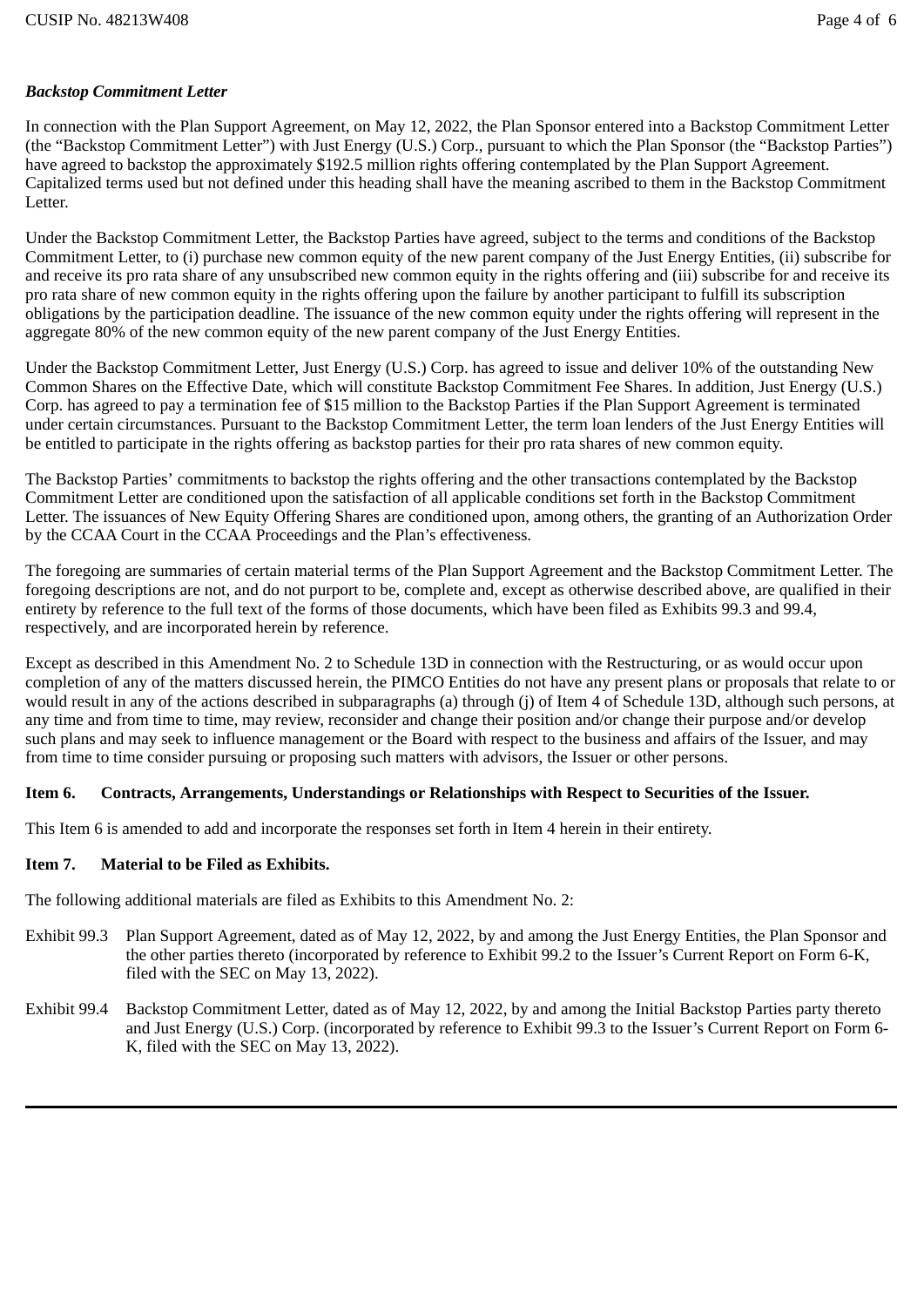## **SIGNATURE**

After reasonable inquiry and to the best of my knowledge and belief, I certify that the information set forth in this statement is true, complete and correct.

Dated: May 13, 2022

## PACIFIC INVESTMENT MANAGEMENT COMPANY LLC

By: /s/ Jason Nagler Name: Jason Nagler Title: Senior Vice President